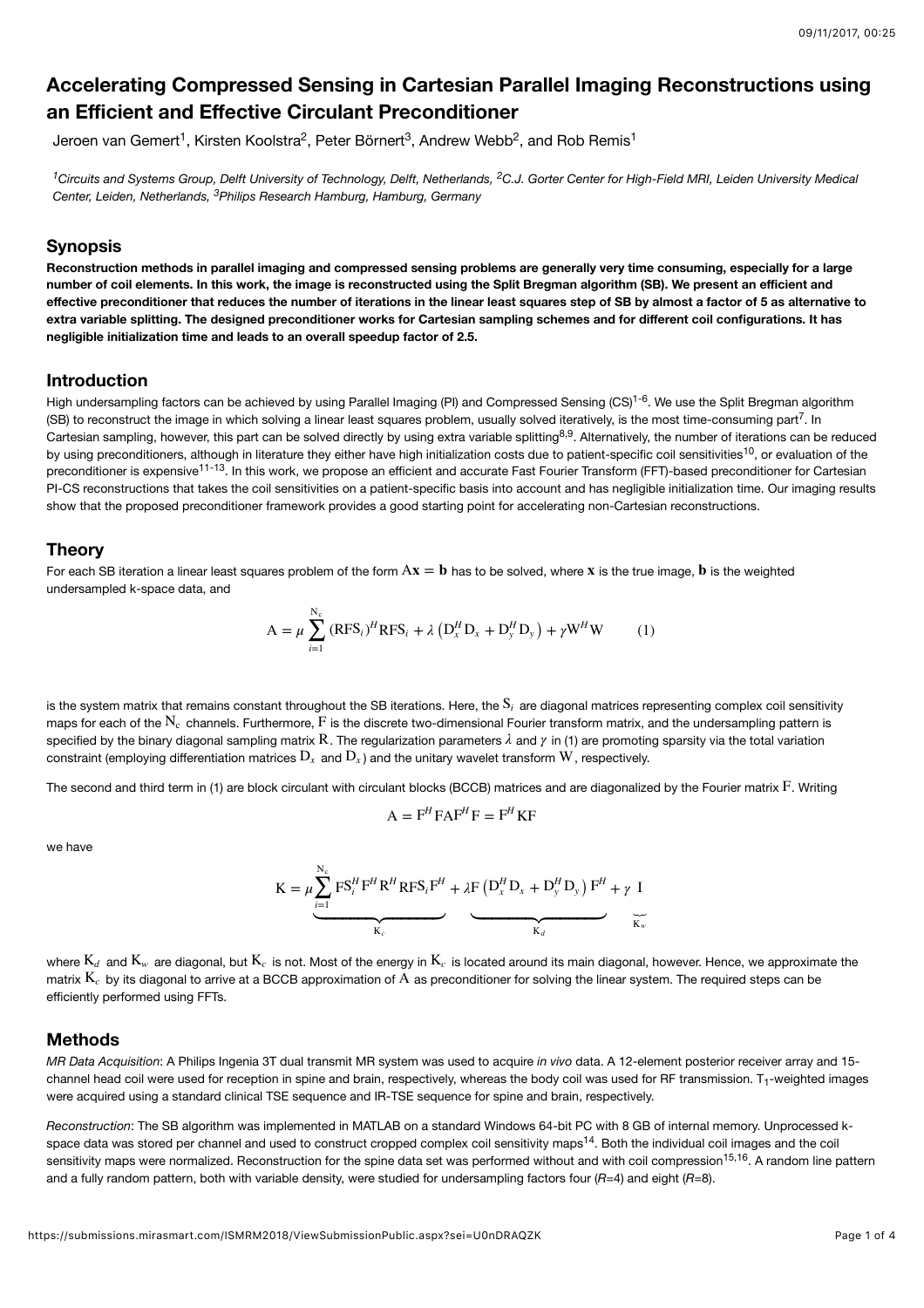## **Results**

Figure 1 shows the TSE spine images for Cartesian undersampling factors  $R=4$  and  $R=8$ . The full system matrix is constructed for illustration purposes only and compared with its circulant approximation in Fig. 2.

Figure 3a shows the number of iterations required for the preconditioned conjugate-gradient (PCG) solver to converge in each SB iteration without preconditioner, with the Jacobi preconditioner (the diagonal of matrix A), and with the circulant preconditioner proposed in this abstract. The reduced number of iterations leads to a shortened reconstruction time, plotted in Fig. 4a for the total PCG part in the SB algorithm (4.65x), and in Fig. 4b for the entire reconstruction algorithm (2.5x). For all matrix sizes the initialization time of the preconditioner is less than 2% of the image reconstruction time. Similar results are obtained for the 15-channel head coil as shown in Fig. 5.

## **Discussion and Conclusion**

We have presented a circulant preconditioner that reduces the reconstruction times considerably for Cartesian CS-PI problems by solving the leastsquares problem in the SB algorithm almost 5 times faster than without preconditioning, resulting in an overall reconstruction speedup factor of about 2.5. Without loss of performance it supports further speed up through coil compression, and works well for different coils and undersampling factors. The preconditioner has negligible initialization and evaluation time and is therefore highly scalable. In future work, our method will be compared in performance to extra variable splitting and extended to non-Cartesian sampling where direct solution methods are no longer feasible, possibly leading to faster reconstruction times.

## **Acknowledgements**

We would like to thank Ad Moerland from Philips Healthcare Best (The Netherlands) and Mariya Doneva from Philips Research Hamburg (Germany) for helpful discussions on reconstruction.

### **References**

1. Pruessmann K et al. SENSE: Sensitivity Encoding for Fast MRI. Magnetic Resonance in Medicine, 1999; 42(5):952-962.

2. Griswold M et al. Generalized Autocalibrating Partially Parallel Acquisitions (GRAPPA). Magnetic Resonance in Medicine. 2002; 47(6):1202-1210.

3. Blaimer M et al. SMASH, SENSE, PILS, GRAPPA: How to Choose the Optimal Method. Topics in Magnetic Resonance Imaging. 2004; 15(4):223- 236.

4. Deshmane A et al. Parallel MR imaging. Journal of Magnetic Resonance Imaging. 2012; 36(1):55-72

5. Donoho D et al. Compressed Sensing. IEEE Transactions on Information Theory. 2006; 52(4):1289-1306.

6. Lustig M et al. Sparse MRI: The Application of Compressed Sensing for Rapid MR Imaging. Magnetic Resonance in Medicine. 2007; 58(6):1182- 1195

7. Goldstein T et al. The split Bregman Method for L1-Regularized Problems. SIAM Journal on Imaging Sciences. 2009; 2(2):323-343.

8. Ramani A et al. Parallel MR Image Reconstruction using Augmented Lagrangian Methods. IEEE Trans Med Imaging. 2011;30(3):694-706.

9. Weller D et al. Augmented Lagrangian with Variable Splitting for Faster Non-Cartesian L1-SPIRiT MR Image Reconstruction. IEEE Trans Med Imaging. 2014;33(2):351-361.

10. Saad Y. Iterative methods for sparse linear systems. Society for Industrial and Applied Mathematics. 2003; 2.

11. Chen C et al. Real Time Dynamic MRI with Dynamic Total Variation. International Conference on Medical Image Computing and Computer-Assisted Intervention. 2014;138-145

12. Li R et al. Fast Preconditioning for Accelerated Multi-contrast MRI Reconstruction. International Conference on Medical Image Computing and Computer-Assisted Intervention. 2015,700-707.

13. Xu Z et al. Efficient Preconditioning in Joint Total Variation Regularized Parallel MRI Reconstruction. International Conference on Medical Image Computing and Computer- Assisted Intervention. 2015;563-570.

14. Uecker M et al. ESPIRiT - An Eigenvalue Approach to Autocalibrating Parallel MRI: Where SENSE Meets GRAPPA. Magnetic Resonance in Medicine. 2014; 71(3):990-1001.

15. Huang F et al. A Software channel compression technique for faster reconstruction with many channels. Magnetic Resonance Imaging. 2008; 26(1):133-141.

16. Zhang T et al. Coil Compression for Accelerated Imaging with Cartesian Sampling. Magnetic Resonance in Medicine. 2013; 69(2):571-582.

# **Figures**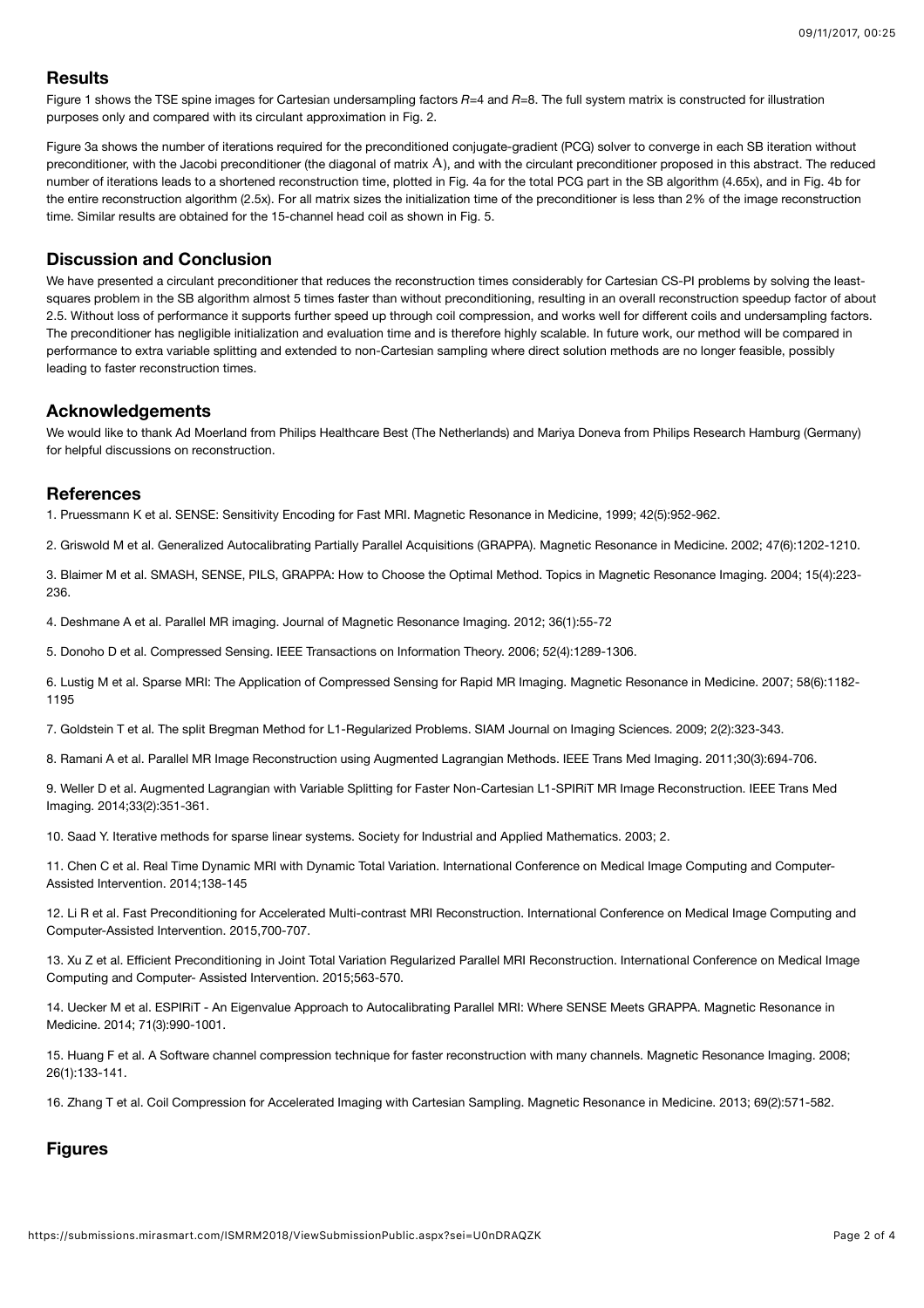

Figure 1: Reconstruction results for a T<sub>1</sub>-weighted spine scan using different Cartesian undersampling factors. (a) shows the fully sampled scan as a reference, whereas (b) and (c) depict the reconstruction results for undersampling factors four (*R*=4) and eight (*R*=8), respectively. The absolute difference is shown in (d) and (e) for *R*=4 and *R*=8, respectively. The reconstruction matrix is 512x512. Regularization parameters were set to  $\mu = 1.10$ <sup>-</sup>  $^3$ , λ=4·10<sup>-3</sup>, and γ=1·10<sup>-3</sup>. Images were acquired using a TSE sequence with FOV=340x340 mm<sup>2</sup>; in-plane resolution 0.66x0.66 mm<sup>2</sup>; slice thickness  $= 4$  mm, TE/ TR/TSE factor  $= 8$  ms/ 648 ms/ 8.



Figure 2: System matrix and its circulant approximation. The first two columns and the last two columns show the system matrix elements for random Phase-Encoding (PE) (a) and fully random (b) undersampling, respectively. The top row depicts the elementwise magnitude and phase of the true system matrix  $\rm A$  , whereas the bottom row depicts the elementwise circulant approximation. The zeros in  $\rm A$  are not present in the circulant approximation, since the circulant property is enforced. The newly introduced entries do not add relevant information as the image vector on which the system matrix acts contains zero signal in the corresponding region.



Figure 3: Number of PCG iterations required in each Split Bregman iteration. The circulant preconditioner reduces the number of iterations considerably compared with the non-preconditioned case. The Jacobi preconditioner hardly reduces the number of PCG iterations. (a) depicts the number of PCG iterations for Set 1: μ = 1·10<sup>-3</sup>, λ=4·10<sup>-3</sup>, γ=1·10<sup>-3</sup>, whereas (b) depicts the number of PCG iterations for Set 1, Set 2: μ =1·10<sup>-2</sup>, λ=4·10<sup>-3</sup>, γ=1·10<sup>-3</sup>, and Set 3: μ=1·10<sup>-3</sup>, λ=4·10<sup>-3</sup>, γ= 4·10<sup>-3</sup>. The preconditioner shows the largest speed up factor when the regularization parameters are well-balanced.



Figure 4: Computation time for 20 Split Bregman iterations and different problem sizes. (a) Using the preconditioner, the total computation time for the